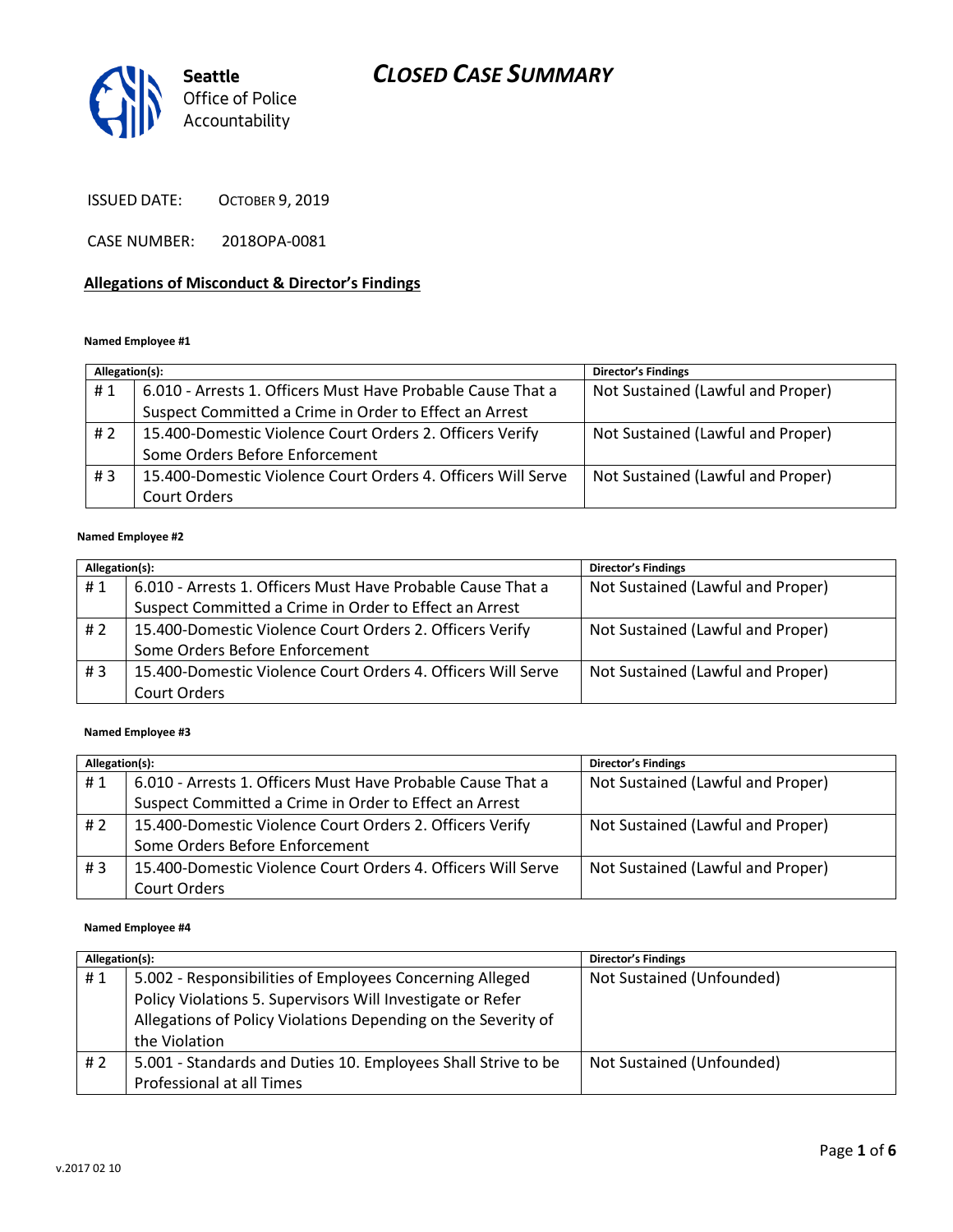

OPA CASE NUMBER: 2018OPA-0081

### *This Closed Case Summary (CCS) represents the opinion of the OPA Director regarding the misconduct alleged and therefore sections are written in the first person.*

#### **EXECUTIVE SUMMARY:**

The Complainant alleged that he was arrested without probable cause. The Complainant further alleged that the officers did not verify an order for protection prior to arresting him and that they failed to serve the order that he presented to them. Lastly, it was alleged that Named Employee #4 failed to report potential misconduct to OPA and that he may have been unprofessional towards the Complainant.

#### **ADMINISTRATIVE NOTE:**

This case was submitted to the former OPA Auditor for certification on July 5, 2018, 17 days prior to the expiration of the 180-day deadline. On July 10, 2018, the OPA Auditor requested additional investigation. This investigation was completed and the case was again submitted to the OPA Auditor for certification. At that point, and after conducting further review of the case, the OPA Auditor asked for additional investigation for a second time. OPA ultimately completed this additional investigation. However, this was not done and the case was not finally certified until after the 180-day deadline had passed. As such, this case is untimely submitted.

#### **ANALYSIS AND CONCLUSIONS:**

#### **Named Employee #1 - Allegations #1**

### *6.010 - Arrests 1. Officers Must Have Probable Cause That a Suspect Committed a Crime in Order to Effect an Arrest*

The Complainant has been involved in an ongoing custody dispute with his ex-wife. At the time of this incident, the Complainant's ex-wife had primary custody of their child. As part of this ongoing dispute, the Complainant had been served with various orders, including one that precluded him from being on the premises of his child's school.

On the date in question, the Complainant came to his child's school with an order that he claimed permitted him to take custody of the child. The school, aware of the existing order precluding the Complainant from being on the premises, called 911. Officers, including Named Employee #1 (NE#1), Named Employee #2 (NE#2), and Named Employee #3 (NE#3), arrived and spoke with the Complainant. The Complainant also informed the officers of the order. The officers called SPD Data to determine whether the order was valid. The officers were informed that the Complainant did not have a valid order and only possessed a petition. Given this, the officers placed the Complainant under arrest for violating the order prohibiting him from being at the school. Moreover, given that the order was domestic in nature, the Complainant's arrest was mandatory under SPD policy. The officers screened their decision to arrest the Complainant with Named Employee #4 (NE#4), who was their supervisor. NE#4 approved the arrest. The Complainant was later criminally charged with the violation of the order and for false reporting to the officers.

SPD Policy 6.010-POL-1 requires that officers have probable cause to believe that a suspect committed a crime when effectuating an arrest. Stated differently, where an arrest is not supported by probable cause, it violates law and Department policy.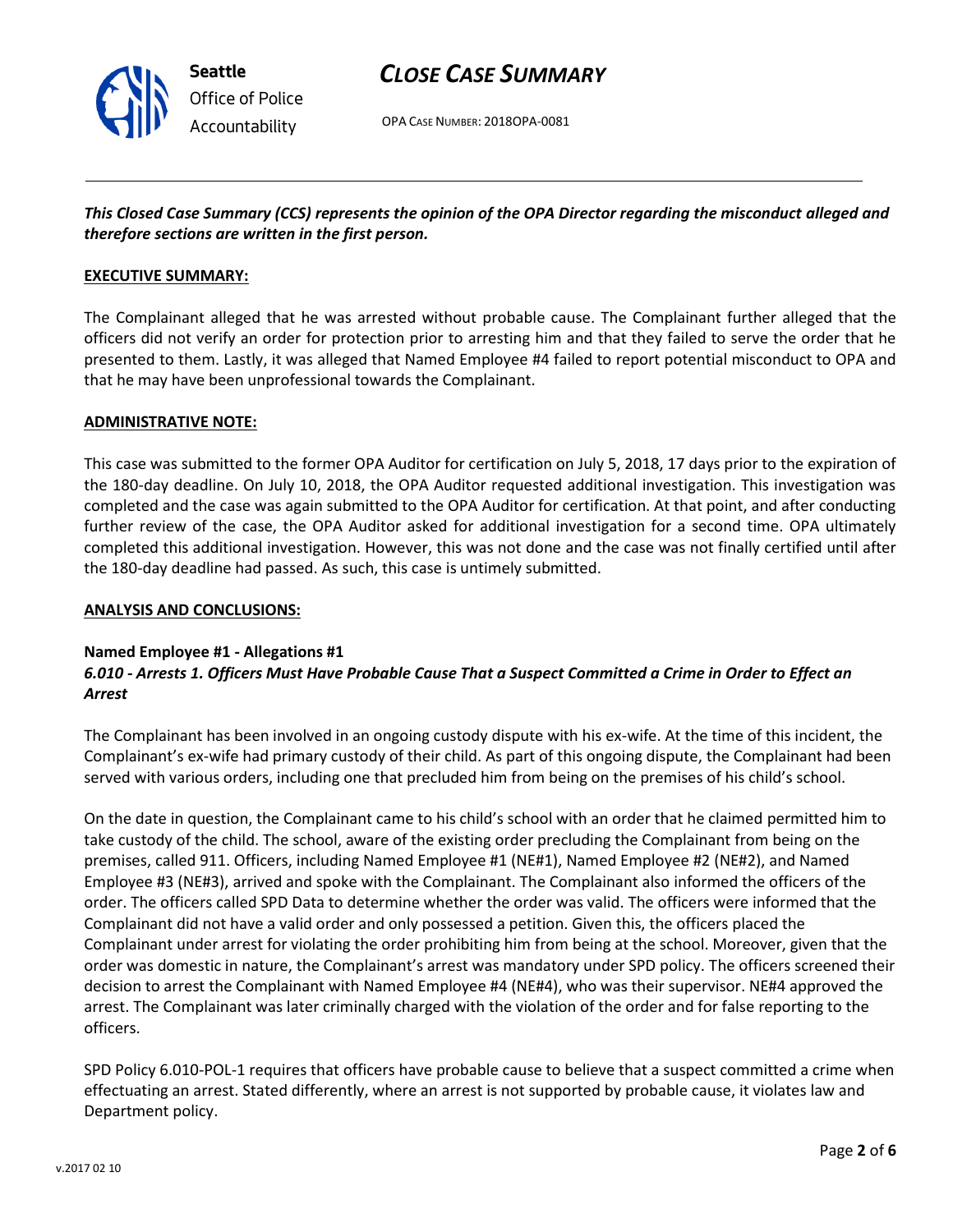

OPA CASE NUMBER: 2018OPA-0081

As discussed above, it is undisputed that the Complainant was observed by the officers on school property. It is further undisputed that, at that time, there was an active order that had been served on the Complainant precluding him from being on school grounds. While the Complainant presented an order to the officers that permitted him emergency custody of his child, the officers were informed by SPD Data that this was a petition that had not been served and was not valid.

OPA's investigation ultimately revealed that the petition possessed by the Complainant at the time was, in fact, valid. However, the officers did not become aware of this because they were given incorrect information by SPD Data when they attempted to verify the orders prior to service. OPA finds that the officers' reliance on this incorrect information was in good faith and that reasonable officers would not have doubted the veracity of information provided to them by SPD Data.

As such and based on what the officers knew at the time, I conclude that they had sufficient probable cause to arrest the Complainant. Again, this is the case even though one significant piece of the information they relied upon – the validity of the Complainant's order – was later deemed to be incorrect. For these reasons, I recommend that this allegation be Not Sustained – Lawful and Proper.

Recommended Finding: **Not Sustained (Lawful and Proper)**

**Seattle**

*Office of Police Accountability*

## **Named Employee #1 - Allegation #2** *15.400-Domestic Violence Court Orders 2. Officers Verify Some Orders Before Enforcement*

SPD Policy 15.400-POL-2 states that: "Officers will verify through Communications that the order exists and has been served on the respondent when enforcing a violation of…[a] protection order."

Prior to arresting the Complainant, the officers verified with SPD Data that there was a valid order for protection that had been served on him precluding him from being on school grounds. Moreover, the officers also attempted to verify the Complainant's order and were errantly informed that it was invalid. However, as discussed above, the officers cannot be penalized for relying in good faith on information provided to them by SPD Data.

Ultimately, by taking affirmative steps to verify the orders, the officers fully complied with the requirements of this policy. Accordingly, I recommend that this allegation be Not Sustained – Lawful and Proper as for NE#1, NE#2, and NE#3.

Recommended Finding: **Not Sustained (Lawful and Proper)**

## **Named Employee #1 - Allegation #3** *15.400-Domestic Violence Court Orders 4. Officers Will Serve Court Orders*

SPD Policy 15.400 generally states that officers will serve court orders.

When the officers arrived at the school, the Complainant stated that he had an order that gave him emergency custody of his child and that he wanted the order served on his ex-wife. Based on the incorrect information that they received from SPD Data, the officers reasonably believed that the order was invalid and did not serve it.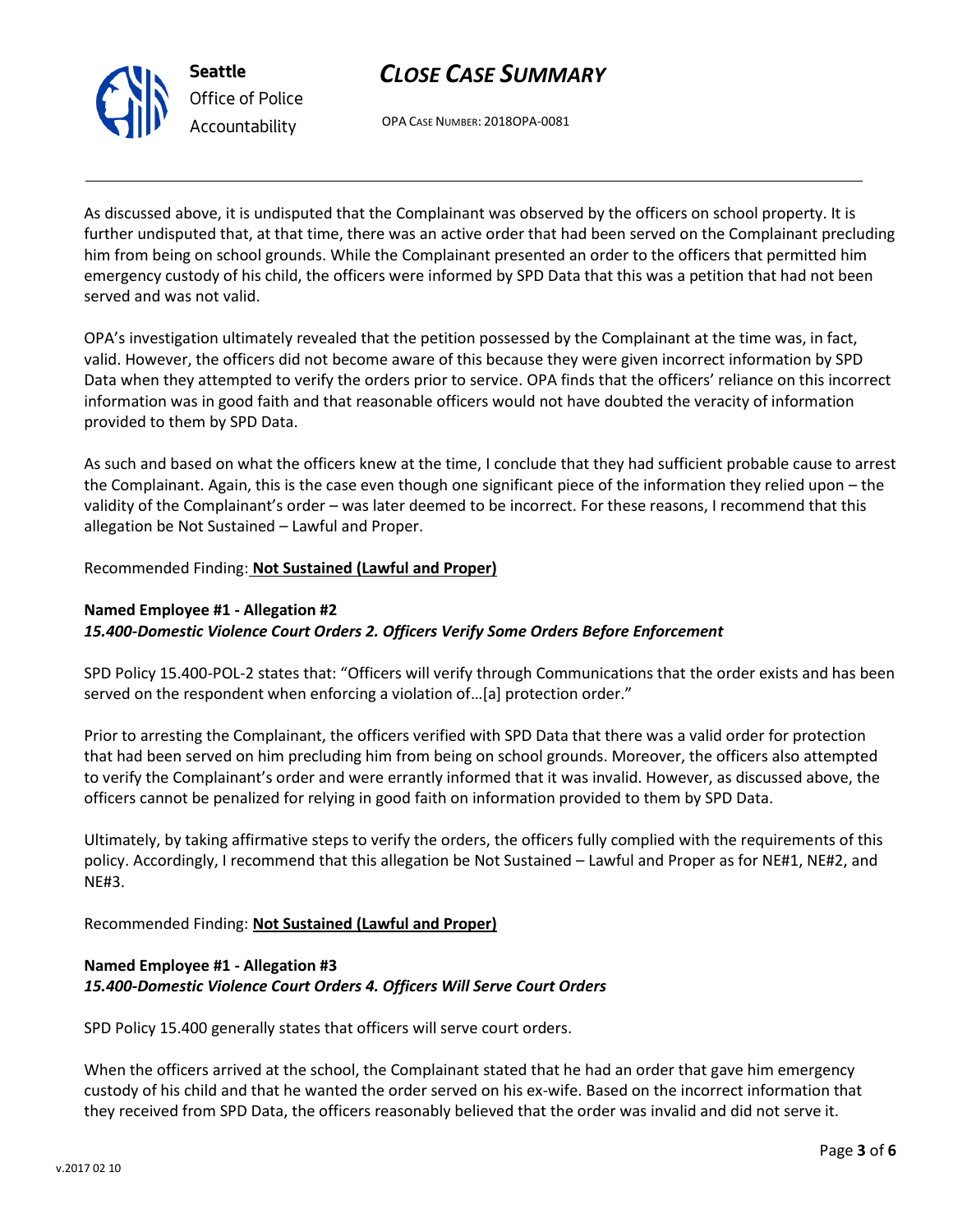

*Office of Police Accountability*

OPA CASE NUMBER: 2018OPA-0081

When the officers declined to serve the order possessed by the Complainant, they acted consistent with the information that was provided to them. As discussed above, the officers should not be held responsible for mistakes that were outside of their control. As such, I find that the officers' decision to not serve the Complainant's order was reasonable based on the information that they possessed at the time. I, accordingly, recommend that this allegation be Not Sustained – Lawful and Proper as for NE#1, NE#2, and NE#3.

Recommended Finding: **Not Sustained (Lawful and Proper)**

## **Named Employee #2 - Allegations #1**

## *6.010 - Arrests 1. Officers Must Have Probable Cause That a Suspect Committed a Crime in Order to Effect an Arrest*

For the same reasons as stated above (*see* Named Employee #1, Allegation #1), I recommend that this allegation be Not Sustained – Lawful and Proper.

Recommended Finding: **Not Sustained (Lawful and Proper)**

### **Named Employee #2 - Allegation #2** *15.400-Domestic Violence Court Orders 2. Officers Verify Some Orders Before Enforcement*

For the same reasons as stated above (*see* Named Employee #1, Allegation #2), I recommend that this allegation be Not Sustained – Lawful and Proper.

Recommended Finding: **Not Sustained (Lawful and Proper)**

## **Named Employee #2 - Allegation #3** *15.400-Domestic Violence Court Orders 4. Officers Will Serve Court Orders*

For the same reasons as stated above (*see* Named Employee #1, Allegation #3), I recommend that this allegation be Not Sustained – Lawful and Proper.

### Recommended Finding: **Not Sustained (Lawful and Proper)**

#### **Named Employee #3 - Allegations #1** *6.010 - Arrests 1. Officers Must Have Probable Cause That a Suspect Committed a Crime in Order to Effect an Arrest*

For the same reasons as stated above (*see* Named Employee #1, Allegation #1), I recommend that this allegation be Not Sustained – Lawful and Proper.

Recommended Finding: **Not Sustained (Lawful and Proper)**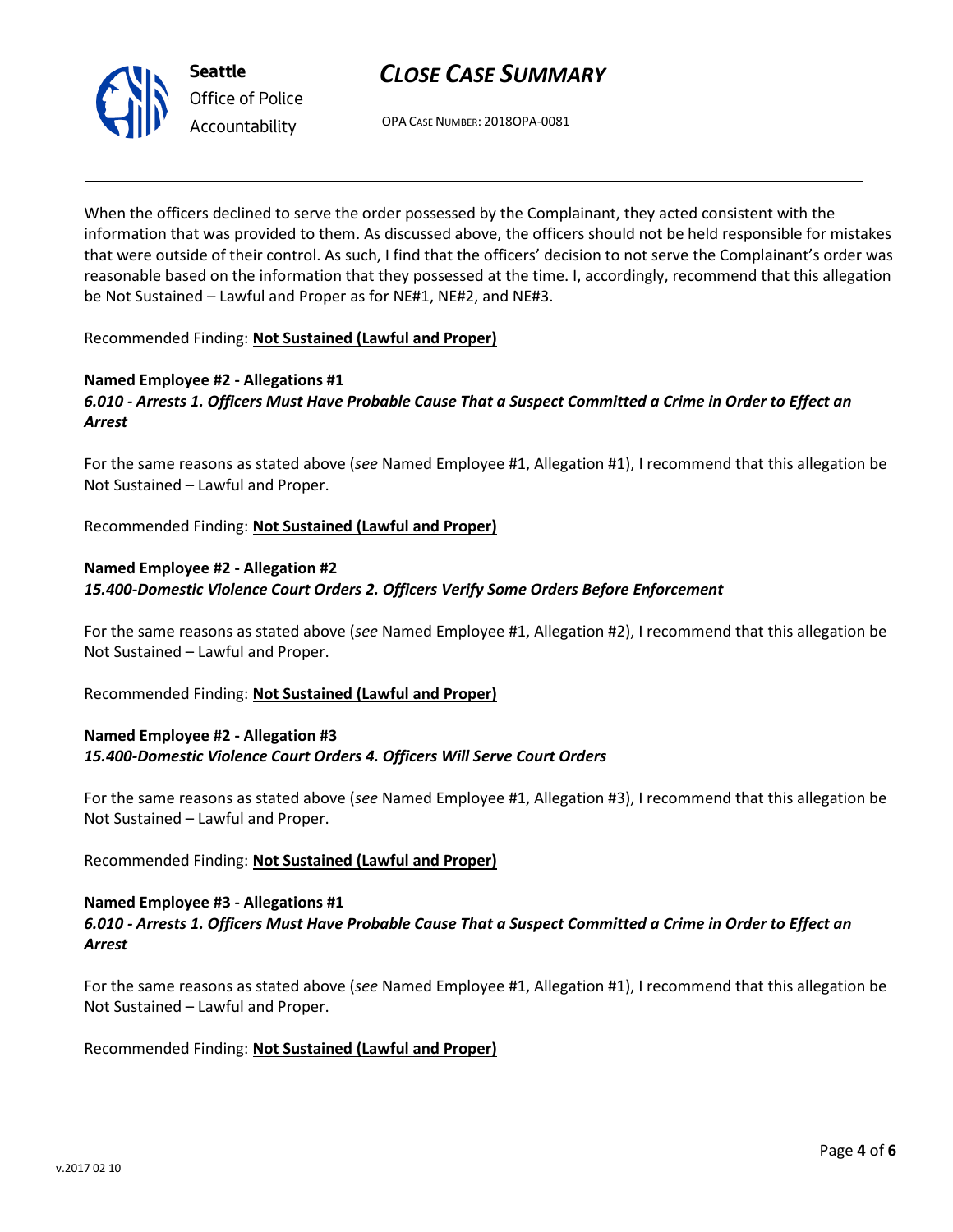

OPA CASE NUMBER: 2018OPA-0081

#### **Named Employee #3 - Allegation #2** *15.400-Domestic Violence Court Orders 2. Officers Verify Some Orders Before Enforcement*

For the same reasons as stated above (*see* Named Employee #1, Allegation #2), I recommend that this allegation be Not Sustained – Lawful and Proper.

Recommended Finding**: Not Sustained (Lawful and Proper)**

## **Named Employee #3 - Allegation #3** *15.400-Domestic Violence Court Orders 4. Officers Will Serve Court Orders*

For the same reasons as stated above (*see* Named Employee #1, Allegation #3), I recommend that this allegation be Not Sustained – Lawful and Proper.

Recommended Finding: **Not Sustained (Lawful and Proper)**

#### **Named Employee #4 - Allegations #1**

*5.002 - Responsibilities of Employees Concerning Alleged Policy Violations 5. Supervisors Will Investigate or Refer Allegations of Policy Violations Depending on the Severity of the Violation*

It was alleged that NE#4 may have failed to refer to OPA allegations of potential misconduct made by the Complainant.

SPD Policy 5.002-POL-5 requires supervisors who become aware of a potential policy violation to investigate or refer the allegations depending on their severity. Minor allegations of misconduct may be investigated by a supervisor, while allegations of serious misconduct – such as a false arrest – must be referred to OPA. (SPD Policy 5.002-POL-5.)

NE#4 screened the Complainant's arrest while the Complainant was inside of a holding cell at the East Precinct. This screening conversation was captured on NE#4's Body Worn Video (BWV). During that conversation, the Complainant argued that he had a valid order and that he should not have been arrested.

The question here is whether those statements, standing alone, rise to the level of potential serious misconduct that should have been referred to OPA by NE#4. OPA does not think this is the case. Arrestees regularly contest their arrests. However, this is a matter that should be first resolved by a prosecutor and, later, the courts, not OPA. Moreover, construing such assertions to be allegations of serious misconduct requiring an OPA referral would represent a significant challenge in that it would greatly increase the number of OPA investigations and would test OPA's already limited resources.

Ultimately, I conclude that the Complainant did not make an allegation of serious misconduct that was required to be referred to OPA. Accordingly, NE#4 did not violate policy when he did not initiate an OPA complaint based on his conversation with the Complainant. For these reasons, I recommend that this allegation be Not Sustained – Unfounded.

Recommended Finding**: Not Sustained (Unfounded)**